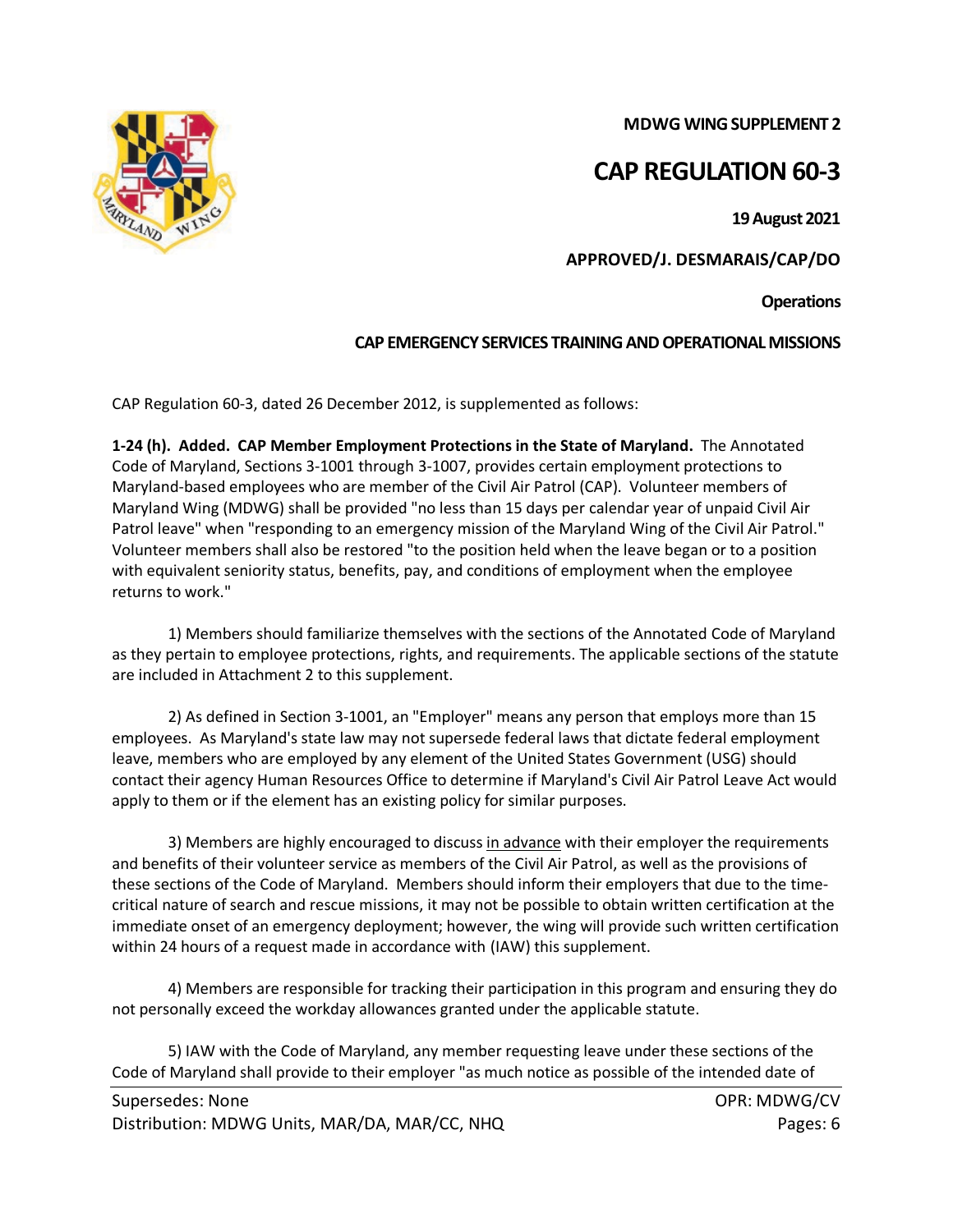the beginning and end of leave" and "after arriving at an emergency location, the employee shall notify the employer with an estimate of the amount of time needed to complete the emergency mission." Members must certify that they have "been authorized by the United States Air Force, the Governor, or a political subdivision of the State to respond to an emergency mission."

6) IAW the Code of Maryland, "an employee taking leave under this subtitle may not be required to exhaust all available leave before using Civil Air Patrol leave." Section 3-1004 also notes that "nothing in this subtitle prevents an employer from providing paid leave for leave under this subtitle."

7) Maryland Wing members wishing to request a leave certification will submit a **MDWG Form (MDF) 60-3**, *Application for Employer Leave Certification for Deployment of MDWG CAP Members,* IAW with the instructions on the form.

8) Upon receipt of a MDF 60-3, a designated member of the wing staff will validate the information submitted, sign the form, and return it to the member. The mandated certification to be presented to an employer consists of the returned form containing the signature of an authorized wing staff member and the standardized letter to employer on the reverse side/page two of the form. The following wing staff members may validate a request for leave: Maryland Wing Commander (MDWG/CC); Maryland Wing Vice Commander (MDWG/CV); Maryland Wing Chief of Staff (MDWG/CS); Maryland Wing Deputy Chief of Staff, Operations (MDWG/A3); Maryland Wing Deputy Chief of Staff, Emergency Services (MDWG/A2); or the Incident Commander (IC) of the mission for which the leave is being requested.

9) lAW the spirit and intention of the relevant provisions of Maryland law, wing staff members will not certify training, individual, or small group missions. In order to be certified, missions will have a dedicated mission number.

10) The Maryland Wing Vice Commander (MDWG/CV) is the primary point of contact for all inquiries regarding this supplement and the procedures contained within.

> WES LAPRE, Colonel, CAP Commander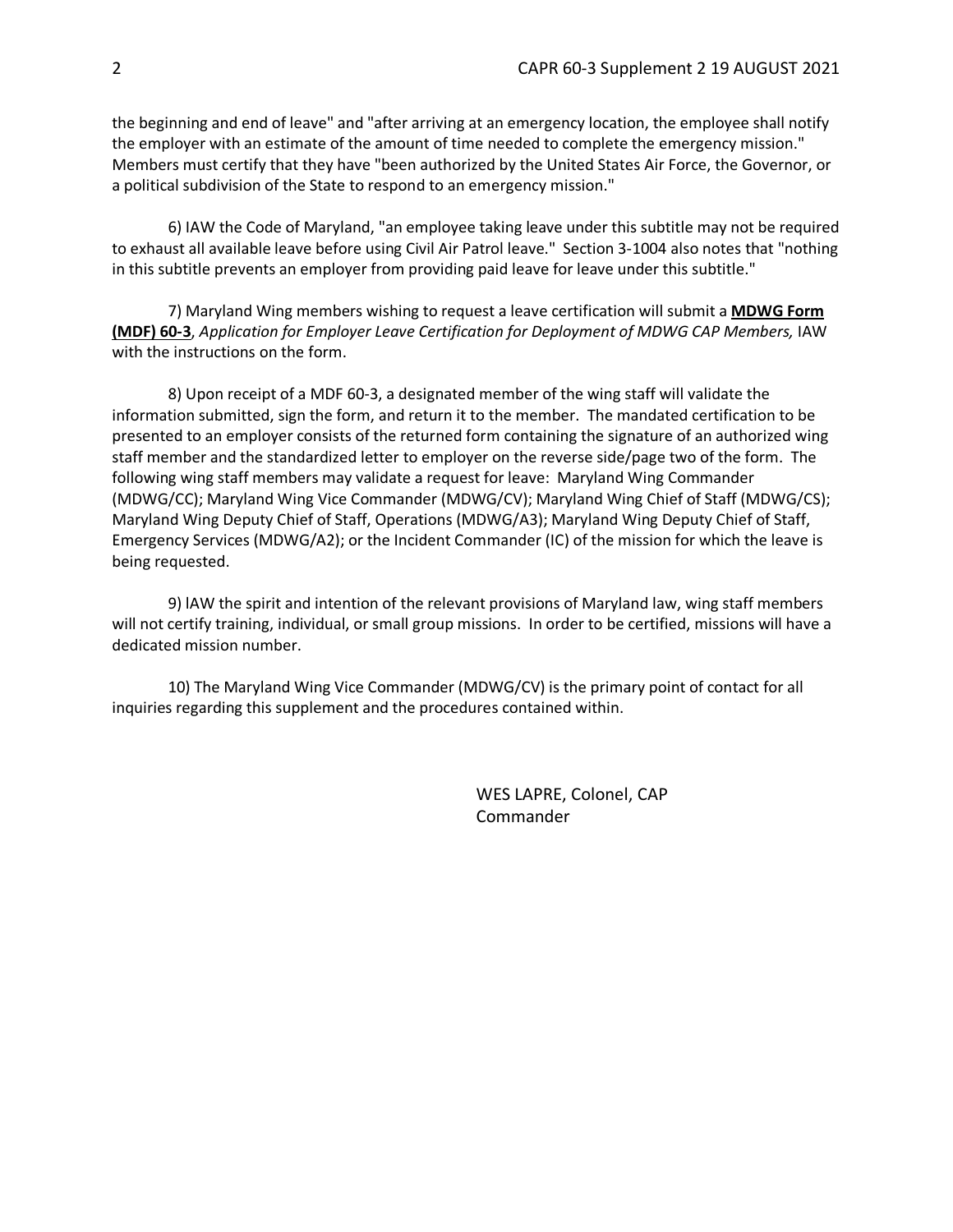## **ATTACHMENT 1 COMPLIANCE ELEMENTS**

This supplement does not contain any compliance elements.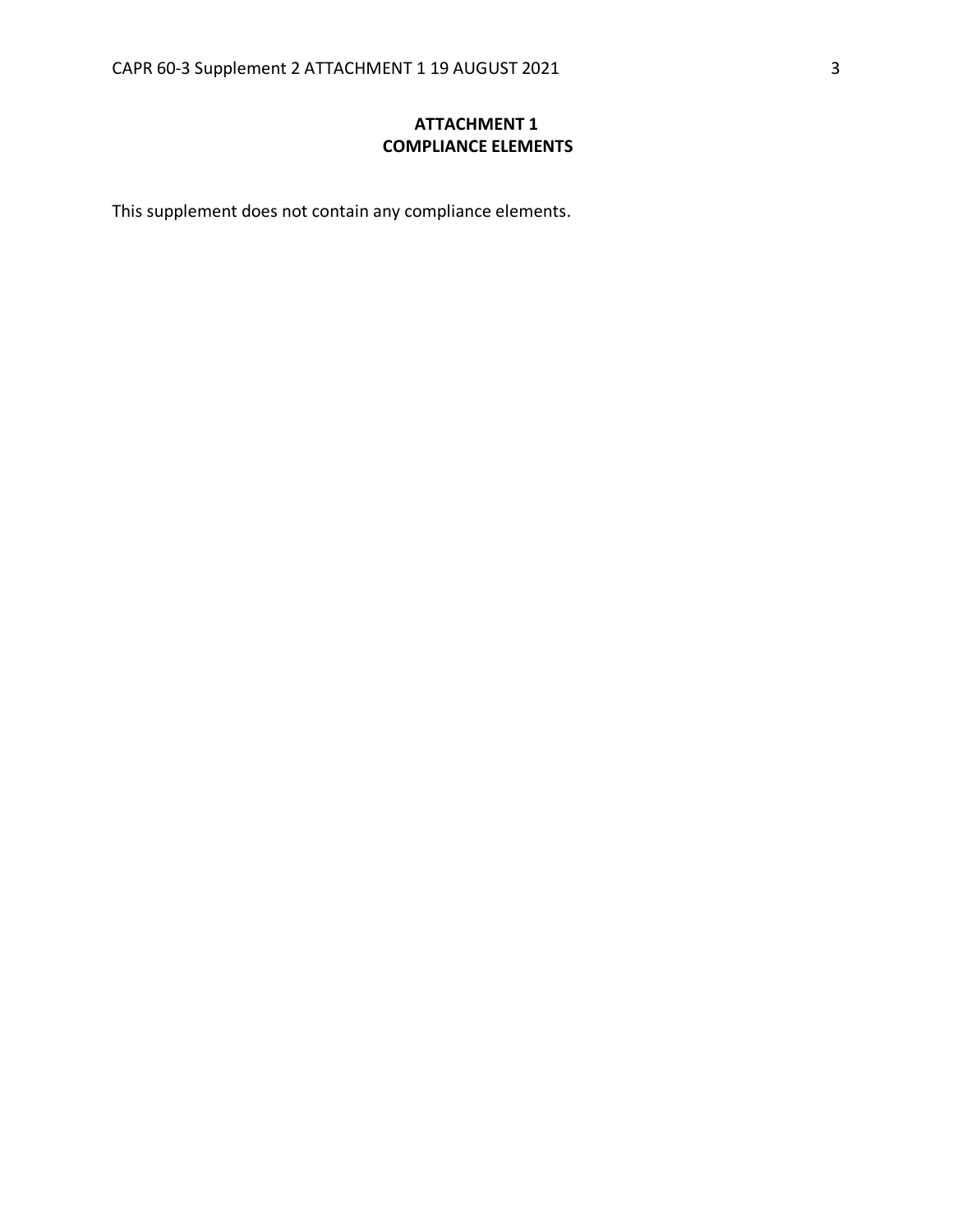# **ATTACHMENT 2 APPLICABLE SECTIONS - CODE OF MARYLAND**

#### **§ 3-1001**

(a) In this subtitle the following words have the meanings indicated.

(b) "Civil Air Patrol leave" means leave requested by an employee who:

(1) is a volunteer member of the civilian auxiliary of the United States Air Force known as the Civil Air Patrol;  and

(2) has been authorized by the United States Air Force, the Governor, or a political subdivision of the State to respond to an emergency mission.

(c) "Employee" means any individual who performs services for, or under the control of, a provider of wages or remuneration.

(d) "Employee benefits" means all benefits other than wages given by an employer.

(e) "Employer" means any person that employs more than 15 employees.

## **§ 3-1002**

(a) An employer may not discriminate against or discharge from employment an employee who has been employed for a minimum of 90 days and is a member of the Civil Air Patrol because of membership in the Civil Air Patrol.

(b) An employer may not hinder or prevent an employee who has been employed for a minimum of 90 days from performing services as part of the Maryland Wing of the Civil Air Patrol during an emergency mission if the member is entitled to leave under this subtitle.

#### **§ 3-1003**

(a) An employer shall provide no less than 15 days per calendar year of unpaid Civil Air Patrol leave to an employee responding to an emergency mission of the Maryland Wing of the Civil Air Patrol.

(b) (1) An employee shall give the employer as much notice as possible of the intended dates of the beginning and end of leave.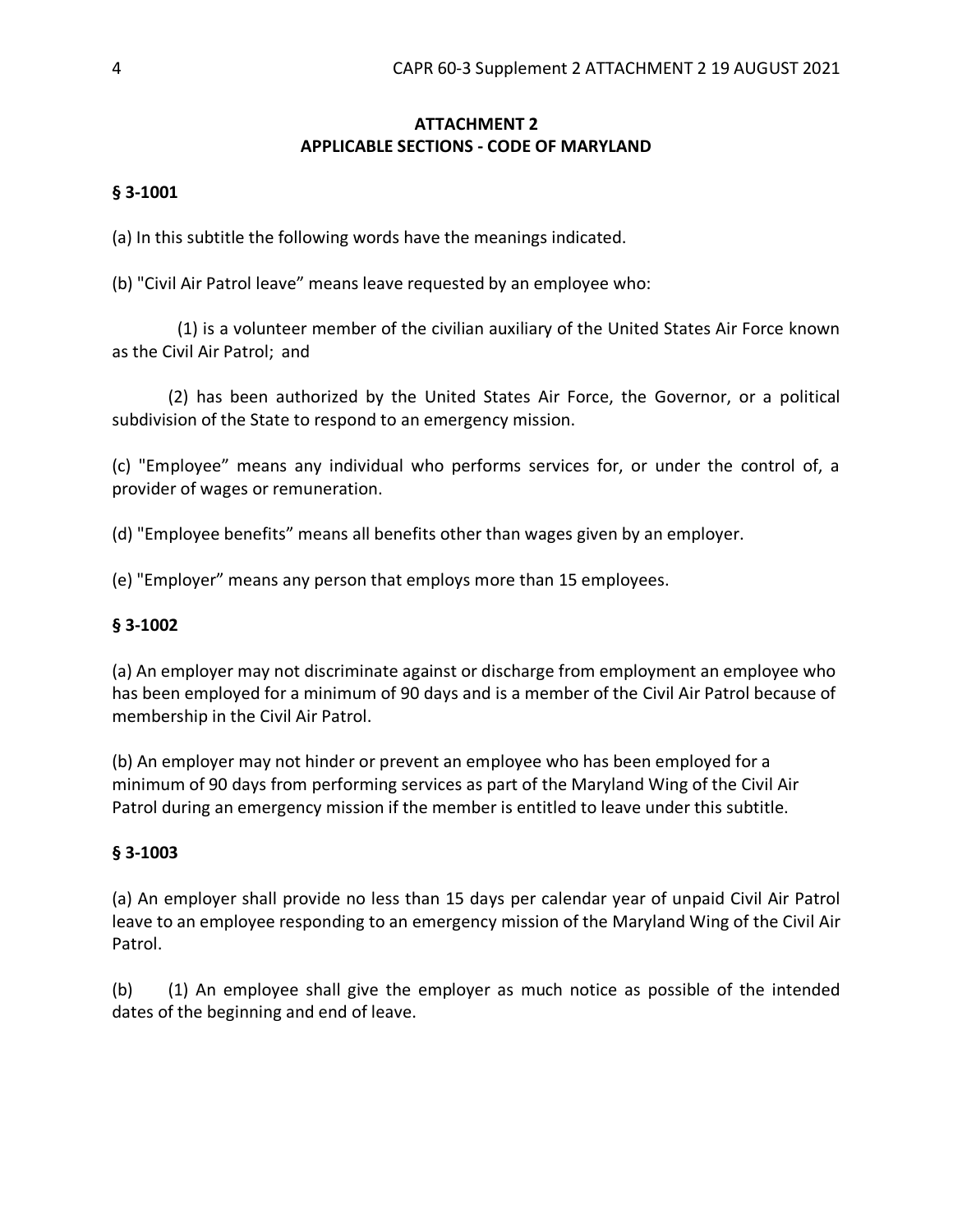(2) After arriving at an emergency location, the employee shall notify the employer with an estimate of the amount of time needed to complete the emergency mission.

(3) The employee shall report to the employer necessary changes in the time required to complete the mission.

(4) The employer may require verification of the eligibility of the employee for the Civil Air Patrol leave requested or taken.

(5) If the employee fails to provide the required certification, the employer may deny the Civil Air Patrol leave.

(6) An employee taking leave under this subtitle may not be required to exhaust all available leave before using Civil Air Patrol leave.

(7) Nothing in this subtitle prevents an employer from providing paid leave for leave under this subtitle.

#### **§ 3-1004**

(a) The employer shall restore the employee to the position held when the leave began or to a position with equivalent seniority status, benefits, pay, and conditions of employment when the employee returns to work.

(b) An employer may decline to restore an employee as required in this subtitle because of circumstances unrelated to the provisions of this subtitle.

(c) An employer and an employee may negotiate for the employer to pay for the benefits of the employee during the leave.

#### **§ 3-1005**

(a) The use of Civil Air Patrol leave under this subtitle may not result in the loss of an employee benefit accrued before the first date of leave.

(b) An employee using leave under Title 13 of the Public Safety Article may not concurrently use leave granted under this subtitle.

(c) This subtitle does not affect the obligation of an employer to comply with a collective bargaining agreement or an employee benefit plan that provides greater leave rights to employees than the rights provided under this subtitle.

(d) The grant of leave under this subtitle may not be diminished by a collective bargaining agreement or an employee benefit plan entered into on or after January 1, 2010.